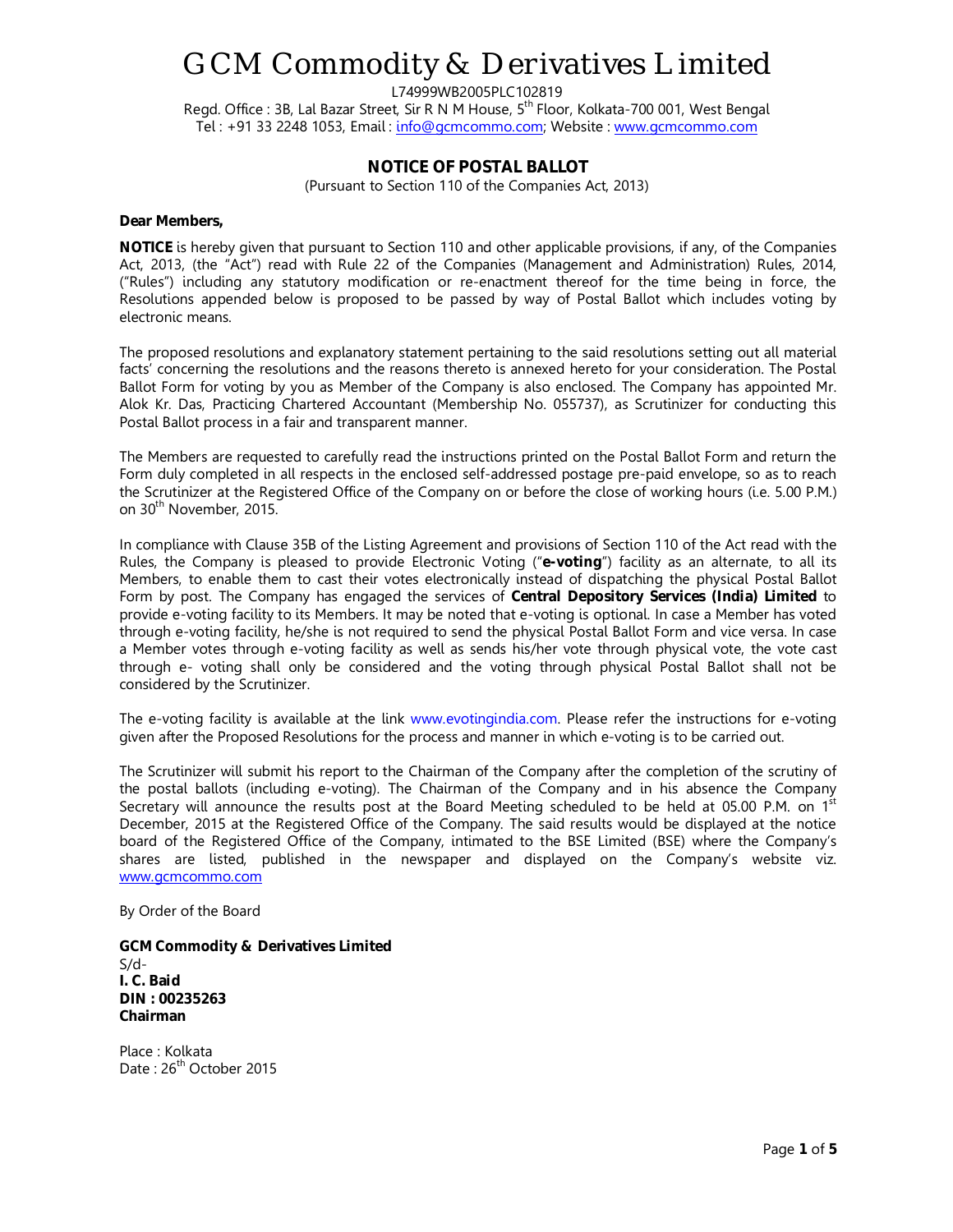## **PROPOSED RESOLUTIONS:**

#### **Special Business**

#### **1. MIGRATION FROM BSE SME PLATFORM TO MAIN BOARD OF BSE LTD.**

To consider and, if thought fit, to pass, with or without modification(s), the following resolution as a **Special Resolution:** 

*Note: In accordance with Regulation 106 U (1) of SEBI (ICDR) Regulations, 2009 the below mentioned Special Resolution shall be acted upon if and only if the votes cast by shareholders other than promoters in favour of the proposal amount to at least two times the number of votes cast by shareholders other than promoter shareholders against the proposal.* 

"**RESOLVED THAT** pursuant to provisions laid down in Chapter XB of Securities and Exchange Board of India (Issue of Capital and Disclosure Requirements) Regulation, 2009 and other applicable provisions, if any, of the Companies Act 2013, Securities and Exchange Board of India (Issue of Capital and Disclosure Requirements) Regulations, 2009 and the rules framed there under, including any amendment, modification, variation or re-enactment thereof, the consent of the members of the Company be and is hereby accorded for purpose of migration of the Company's present listing from SME Platform of BSE Limited to the Main Board of BSE Limited.

"**RESOLVED FURTHER THAT** the Directors of the Company be and are hereby severally jointly and/or authorized to deal with any Government or semi government authorities or any other concerned intermediaries including but not limited to BSE Limited, Securities and Exchange Board of India, Registrar of Companies, to apply, modify, rectify and submit any application and/or related documents on behalf of the Company for the purpose of migration of the Company's present listing from SME Platform of BSE Limited to the Main Board of BSE Limited."

"**RESOLVED FURTHER THAT** Directors of the Company be and are hereby jointly and/or severally authorized to do all such acts and things as may be necessary and expedient to give effect to the above resolution, on behalf of the Company."

### **NOTES**

- 1. Explanatory Statement and reasons for the proposed Resolution pursuant to Section 102(1) read with Section 110 of the Companies Act, 2013 are given hereunder.
- 2. The Postal Ballot Notice is being sent to all the Members, whose names appear in the Register of Members/list of Beneficial Owners, received from National Securities Depository Limited (NSDL)/ Central Depository Services (India) Limited (CDSL) as on 23<sup>rd</sup> October, 2015.
- 3. The Board of Directors of the Company has appointed Mr. Alok Kr. Das, Practicing Chartered Accountant (Membership No. 055737), as scrutinizer for conducting the Postal Ballot process in a fair and transparent manner.
- 4. In terms of Clause 35B of the Listing Agreement, in order to enable its members, who do not have access to e-voting facility, to send their assent or dissent in writing in respect of the resolutions as set out in this Notice, a Proxy cum Ballot Form is attached. Members desiring to exercise vote by Ballot are requested to carefully read the instructions printed in the form, to complete the Ballot Form with assent (for) or dissent (against) and send it to Mr. Alok Kr. Das, Scrutinizer, C/o Purva Sharegistry (India) Private Limited, Unit: GCM Commodity & Derivatives Limited, No. 9, Shiv Shakti Industrial Estate, Ground Floor, J. R. Boricha Marg, Opposite Kasturba Hospital, Lower Parel, Mumbai-400 011 or they may also address their request through e-mail to: purvashr@mtnl.net.in. Contact no +91 22 2301 8261 so as to reach him on or before November 30, 2015 by 5.00 p.m. Any Ballot Form received after the said date shall be treated as if the reply from the Members has not been received.
- 5. The Resolution will be taken as passed effectively on the date of announcement of the result by the Chairman and in his absence by the Company Secretary, if the result of the Postal Ballots indicates that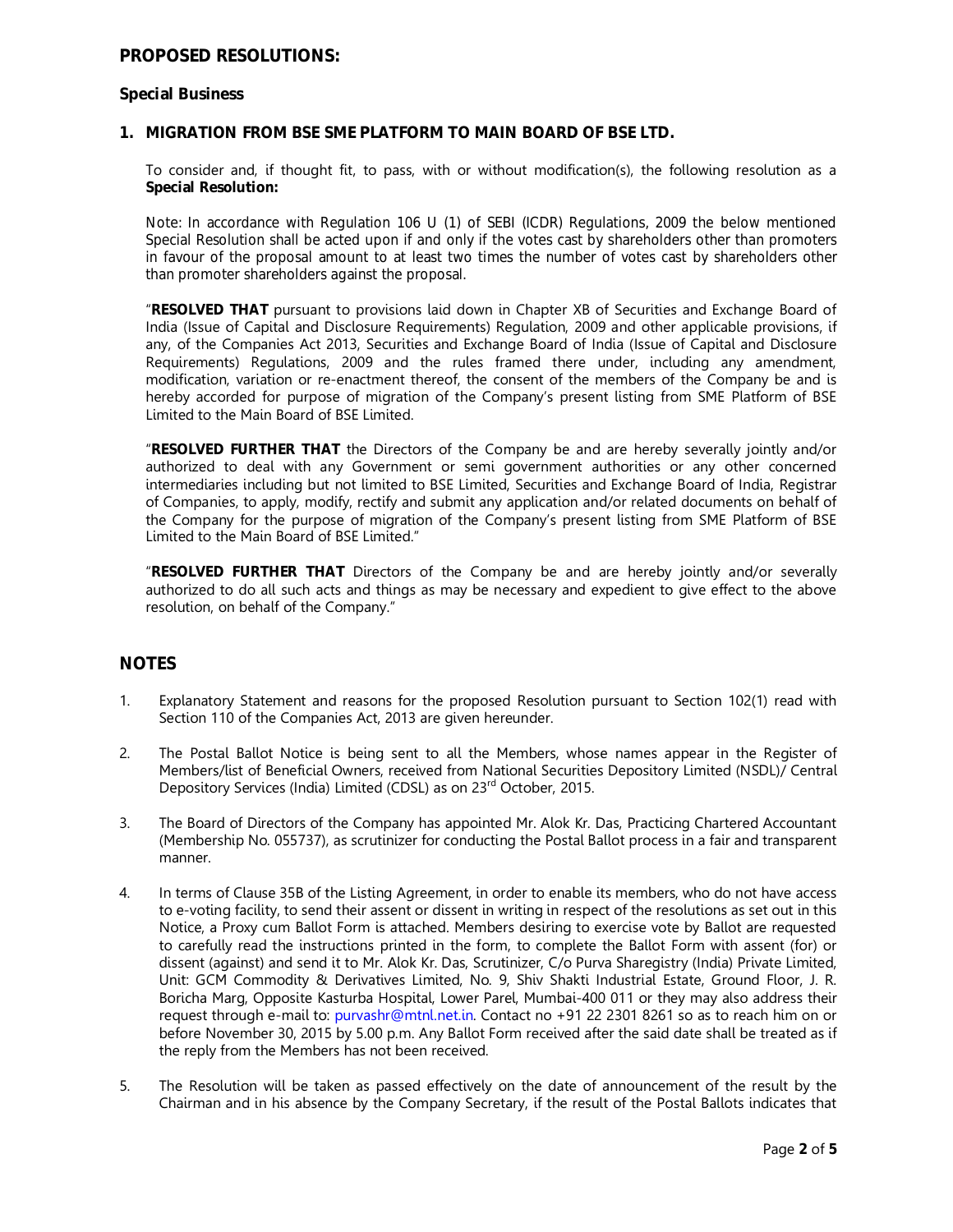the requisite majority of the Members had assented to the Resolution. The result of the Postal Ballot will be declared at the Board Meeting scheduled to be held at 5.00 P.M. on 1<sup>st</sup> December, 2015 at the Registered Office of the Company. After declaration, the result of the Postal Ballot shall also be posted on the Company's website www.gcmcommo.com besides communicating the same to the BSE Limited where the shares of the Company are listed.

- 6. The Postal Ballot Form and the prepaid self-addressed business reply envelope are enclosed for use of Members. Members are requested to carefully read the instructions printed on the backside of the Postal Ballot Form before exercising their vote.
- 7. Voting rights shall be reckoned in proportion to the paid-up Equity Shares registered in the name of the Member as on 23<sup>rd</sup> October 2015.

#### **EXPLANATORY STATEMENT IN RESPECT OF THE SPECIAL BUSINESS PURSUANT TO SECTION 102 OF THE COMPANIES ACT 2013**

#### **Item No. 1**

The Company has been listed and traded on the SME Platform for a more than two years and hence eligible to migrate on to the Main Board as per the guidelines specified by SEBI and as per the procedures laid down under Chapter XB of SEBI ICDR Regulations, 2009. Also listing on the Main Board of BSE Limited will take the Company into a different league altogether with enhanced recognition and increased participation by retail investors. The members are, therefore, requested to accord their approval, for the purpose migration of the Company's present listing from SME Platform of BSE Limited to Main Board of BSE Limited as set out in the resolution.

Pursuant to Section 102 of Companies Act, 2013, the Board or Directors of the Company do and hereby confirm that none of its Directors, Key Managerial Personnel and relatives thereof are interested, financially or otherwise, in the aforesaid resolutions, However accordance with Regulation 106 U (1) of SEBI (ICDR) Regulations, 2009 promoter and promoter group will abstain from Voting in the aforesaid resolution.

Board of Directors of the company are interested in the resolutions set out respectively at Item No. 1 of the Notice to the extent of Shares held by them and/or by their relatives, if any.

Save and except the above, none of the other Directors/Key Managerial Personnel of the Company/their relatives are, in any way, concerned or interested, financially or otherwise, in these resolutions.

The Board recommends the resolutions set forth in the Item No. 1 of the Notice for approval of the members.

By Order of the Board

**GCM Commodity & Derivatives Limited**  S/d-**I. C. Baid DIN : 00235263 Chairman** 

Place : Kolkata Date: 26<sup>th</sup> October 2015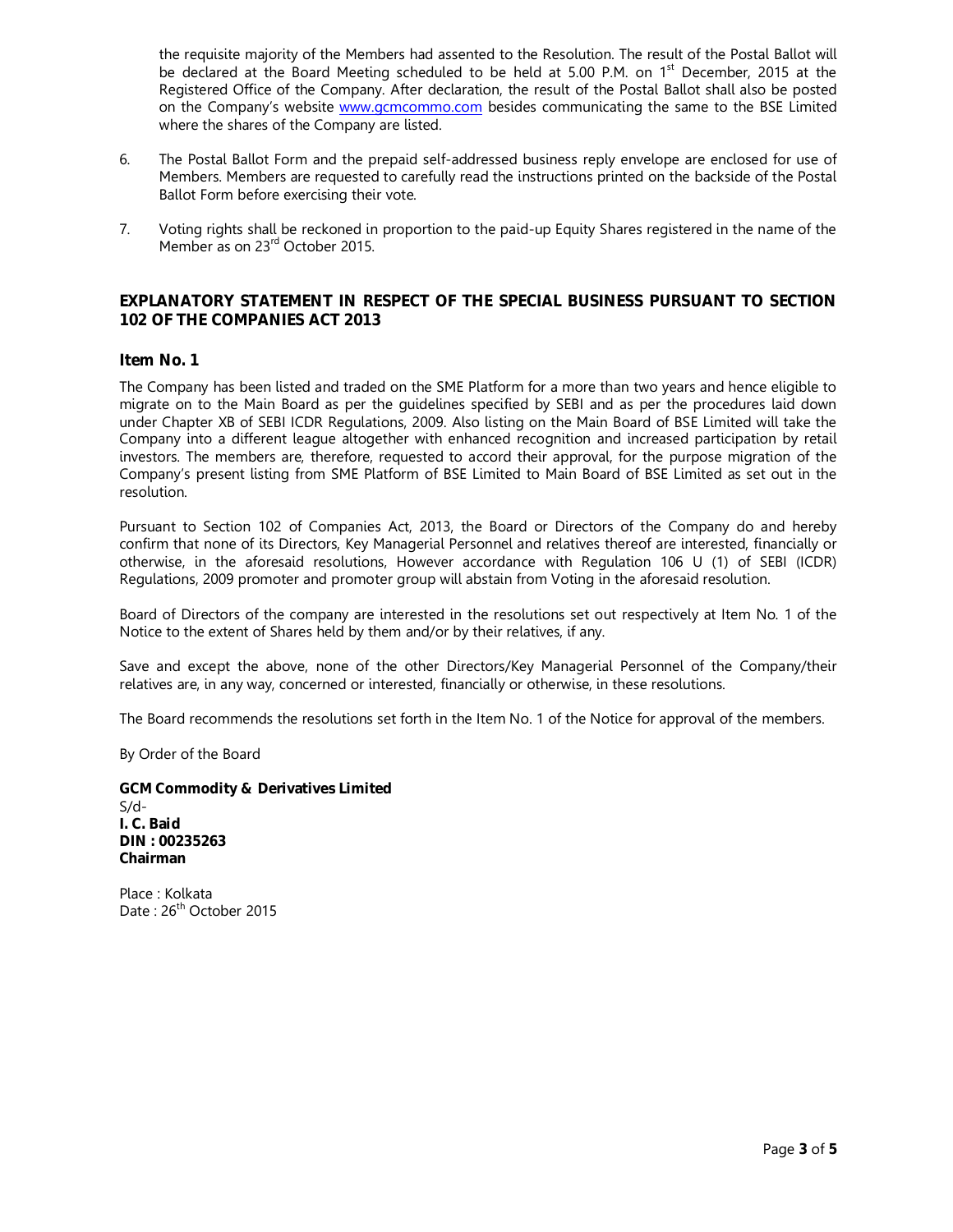# GCM Commodity & Derivatives Limited

L74999WB2005PLC102819

Regd. Office : 3B, Lal Bazar Street, Sir R N M House, 5<sup>th</sup> Floor, Kolkata-700 001, West Bengal Tel : +91 33 2248 1053, Email : info@gcmcommo.com; Website : www.gcmcommo.com

## **POSTAL BALLOT FORM**

| Sr. No.                                                                                                                                                                                                                                                                                                                                                 | <b>Particulars</b>                   | Details of Member(s) |  |  |  |
|---------------------------------------------------------------------------------------------------------------------------------------------------------------------------------------------------------------------------------------------------------------------------------------------------------------------------------------------------------|--------------------------------------|----------------------|--|--|--|
| 1.                                                                                                                                                                                                                                                                                                                                                      | Name & Registered Address of the     |                      |  |  |  |
|                                                                                                                                                                                                                                                                                                                                                         | first named Member                   |                      |  |  |  |
|                                                                                                                                                                                                                                                                                                                                                         | (in Block letters)                   |                      |  |  |  |
|                                                                                                                                                                                                                                                                                                                                                         |                                      |                      |  |  |  |
| 2.                                                                                                                                                                                                                                                                                                                                                      | Name of Joint Member(s), if any      |                      |  |  |  |
| $\overline{3}$ .                                                                                                                                                                                                                                                                                                                                        | Registered Folio / DP ID / Client ID |                      |  |  |  |
| 4.                                                                                                                                                                                                                                                                                                                                                      | No. of Shares held                   |                      |  |  |  |
| I/We exercise my/our vote in respect of the Special Resolutions to be passed through Postal Ballot for<br>businesses stated in Notice of the Postal Ballot dated 26 <sup>th</sup> October 2015 of the Company by sending my/our<br>assent or dissent to the said Special Resolutions by placing the tick $\boxtimes$ mark at the appropriate box below: |                                      |                      |  |  |  |
|                                                                                                                                                                                                                                                                                                                                                         |                                      |                      |  |  |  |

| Item<br>No. | <b>Description</b>                                           | No. of Shares held | I / We Assent<br>(Agree) to the<br><b>Resolution [FOR]</b> | I / We Dissent<br>(Disagree) to the<br><b>Resolution</b><br>[AGAINST] |
|-------------|--------------------------------------------------------------|--------------------|------------------------------------------------------------|-----------------------------------------------------------------------|
|             | Migration from BSE SME Platform<br>to Main Board Of BSE Ltd. |                    |                                                            |                                                                       |

Place : Date :

> \_\_\_\_\_\_\_\_\_\_\_\_\_\_\_\_\_\_\_\_\_\_\_\_\_\_\_\_\_\_\_\_ (Signature of the Member)

**Note : Please read the instructions printed overleaf carefully before exercise your vote.**